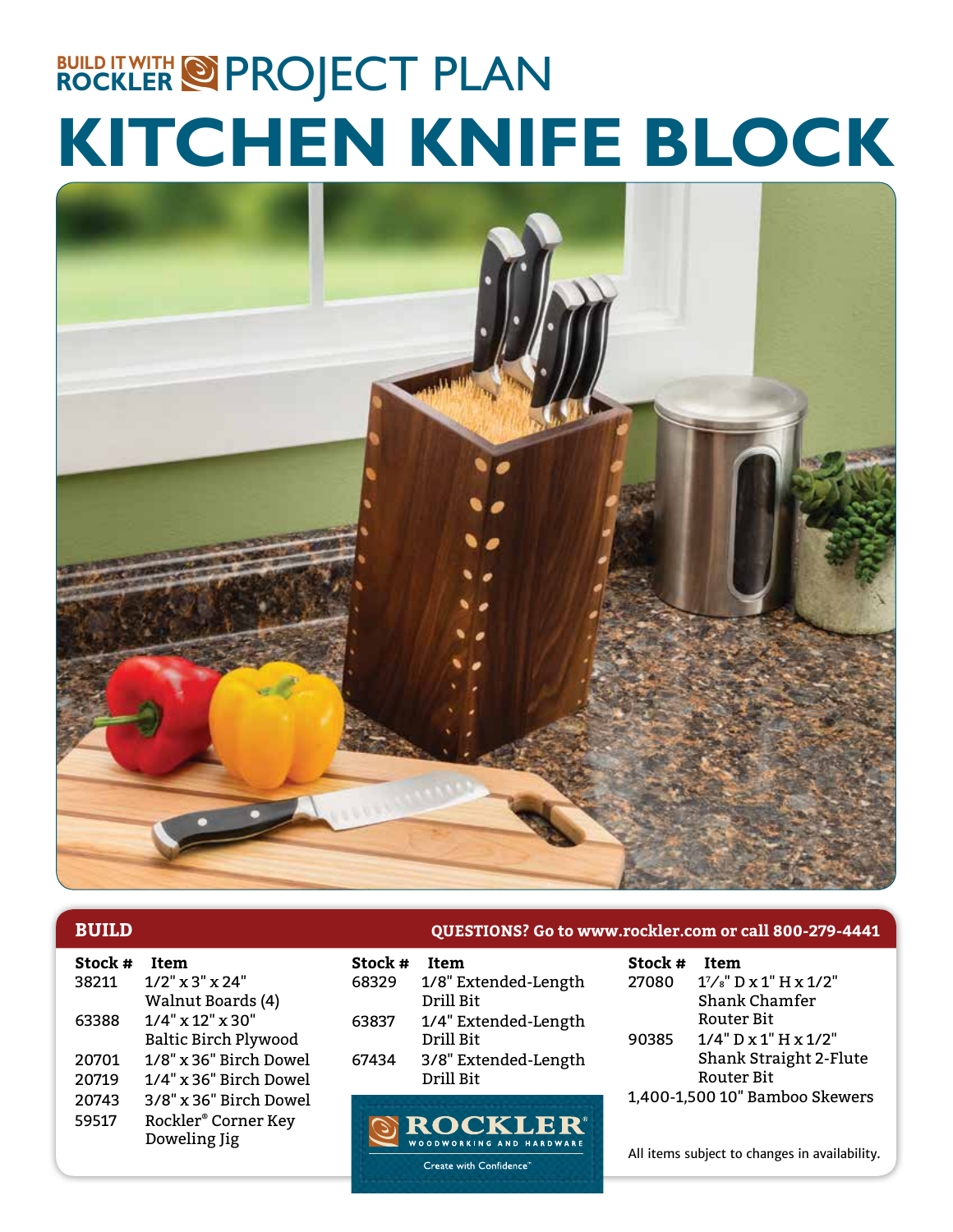

## **MATERIAL LIST**

|                              | TxWxI                                                                                                         |
|------------------------------|---------------------------------------------------------------------------------------------------------------|
| 1 Front Panel                | $1/2$ <sup>"</sup> X $5^{3}/4$ <sup>"</sup> X $11^{3}/4$ <sup>"</sup>                                         |
| 2 Back Panel                 | $1/2$ <sup>"</sup> X $5^{3}/4$ <sup>"</sup> X $11^{3}/4$ <sup>"</sup>                                         |
| 3 Left Panel                 | $1/2$ <sup>"</sup> X 5 <sup>3</sup> / <sub>4</sub> <sup>"</sup> X 11 <sup>3</sup> / <sub>4</sub> <sup>"</sup> |
| 4 Right Panel                | $1/2$ <sup>"</sup> X 5 <sup>3</sup> / <sub>4</sub> <sup>"</sup> X 11 <sup>3</sup> / <sub>4</sub> <sup>"</sup> |
| Bottom                       | $1/4$ " $\times$ 5 <sup>1</sup> / <sub>4</sub> " $\times$ 5 <sup>1</sup> / <sub>4</sub> "                     |
| 6 $1/8$ " Dowel (18)         | $1/8$ " x $1/8$ " x $1^{7}/8$ "                                                                               |
| $7 \frac{1}{4}$ " Dowel (16) | $1/4$ " x $1/4$ " x $2$ "                                                                                     |
| 8 3/8" Dowel (12)            | $3/8$ " x $3/8$ " x $2$ "                                                                                     |
|                              |                                                                                                               |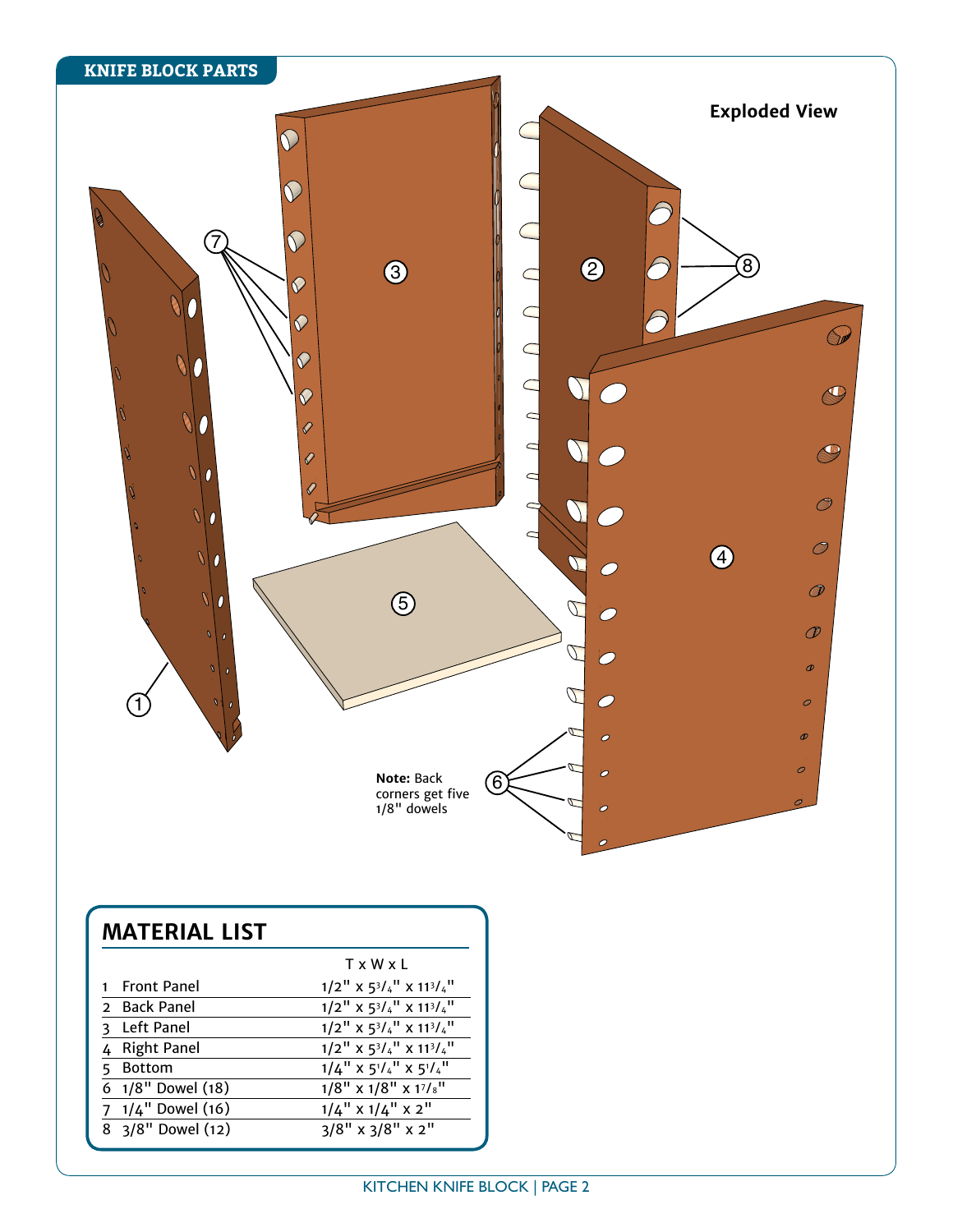#### **KNIFE BLOCK PARTS**

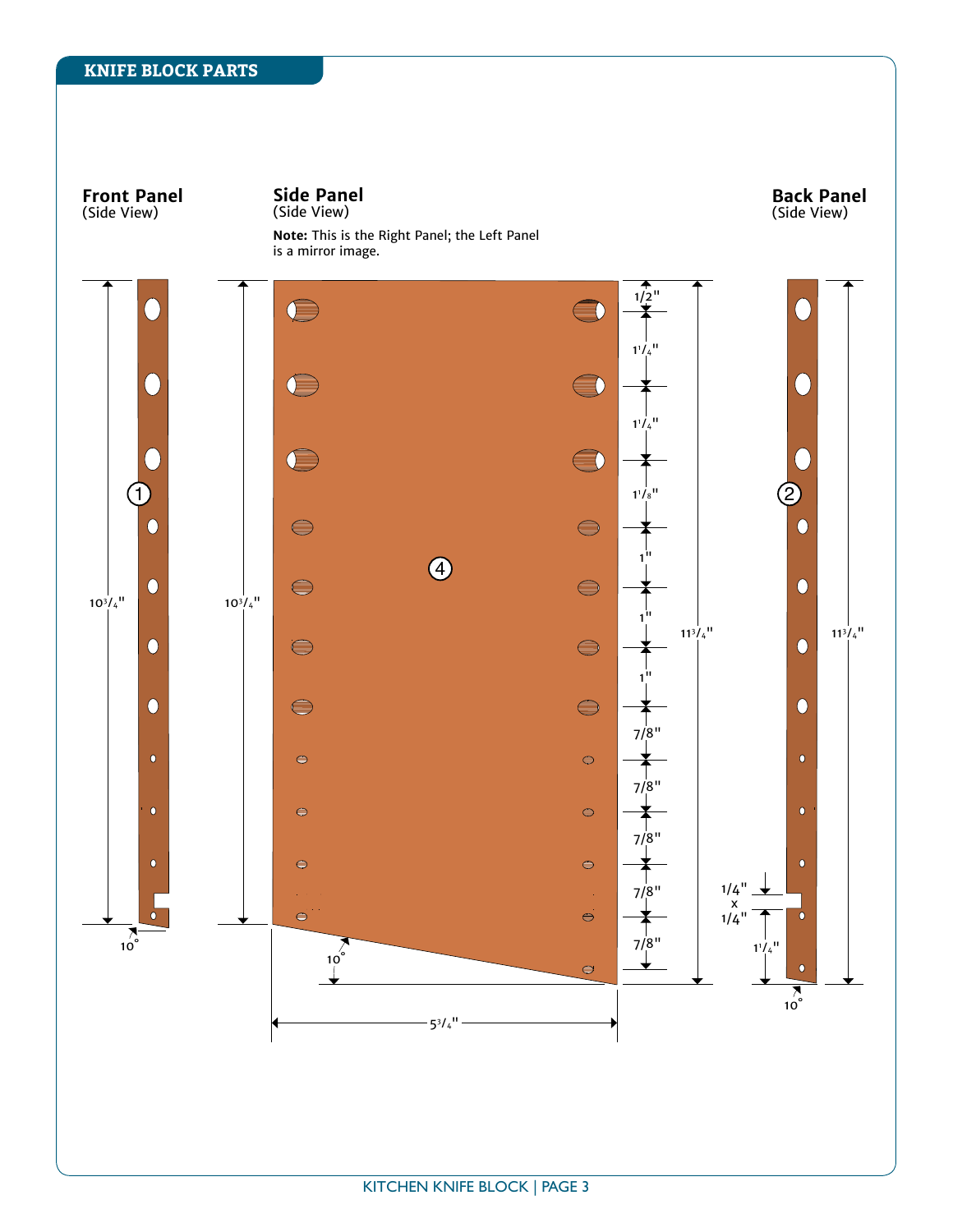#### **1. GLUE UP STOCK**



Glue up the stock for the front, back and side panels. Then cut four panels to final dimension: 53/4" wide x 113 ⁄4" long.

#### **2. CREATE THE MITERS**



Cut 45° bevels along both long edges of each panel, being careful not to reduce the overall width. We used a 45° chamfer bit to rout the bevel. Align the face of the router table fence flush with the bearing on the chamfer bit.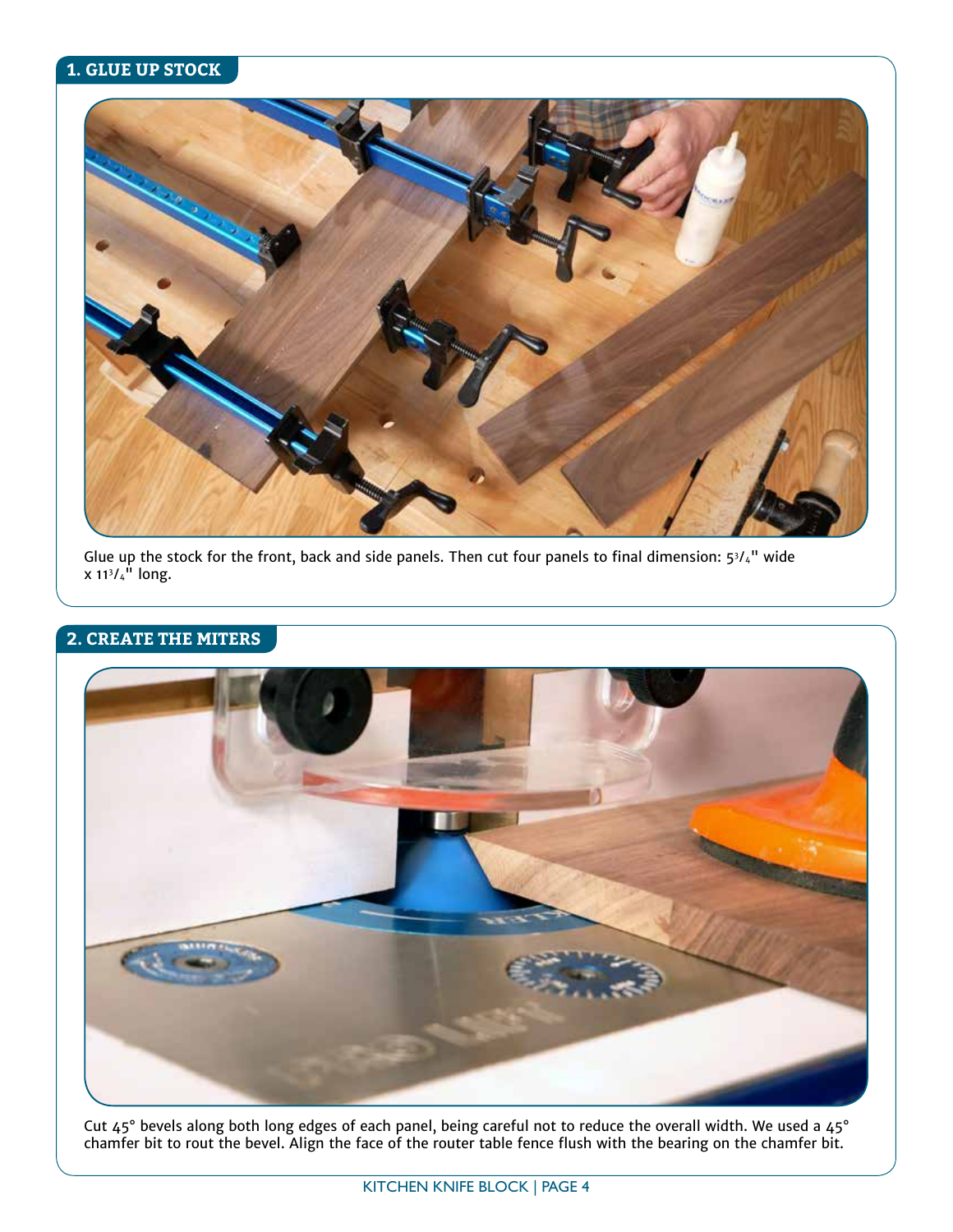#### **3. CUT DADOES FOR BOTTOM**



Cut a 1/4" wide x 1/4" deep dado across the inside face of each panel. The bottom of the dado is located 11 ⁄4" from the bottom edge.

### **4. ANGLE THE SIDES**



Cut the bottom angle in the side panels. Rotate the miter saw bed to 10° and start the cut with the blade flush with the back bottom corner of the panel.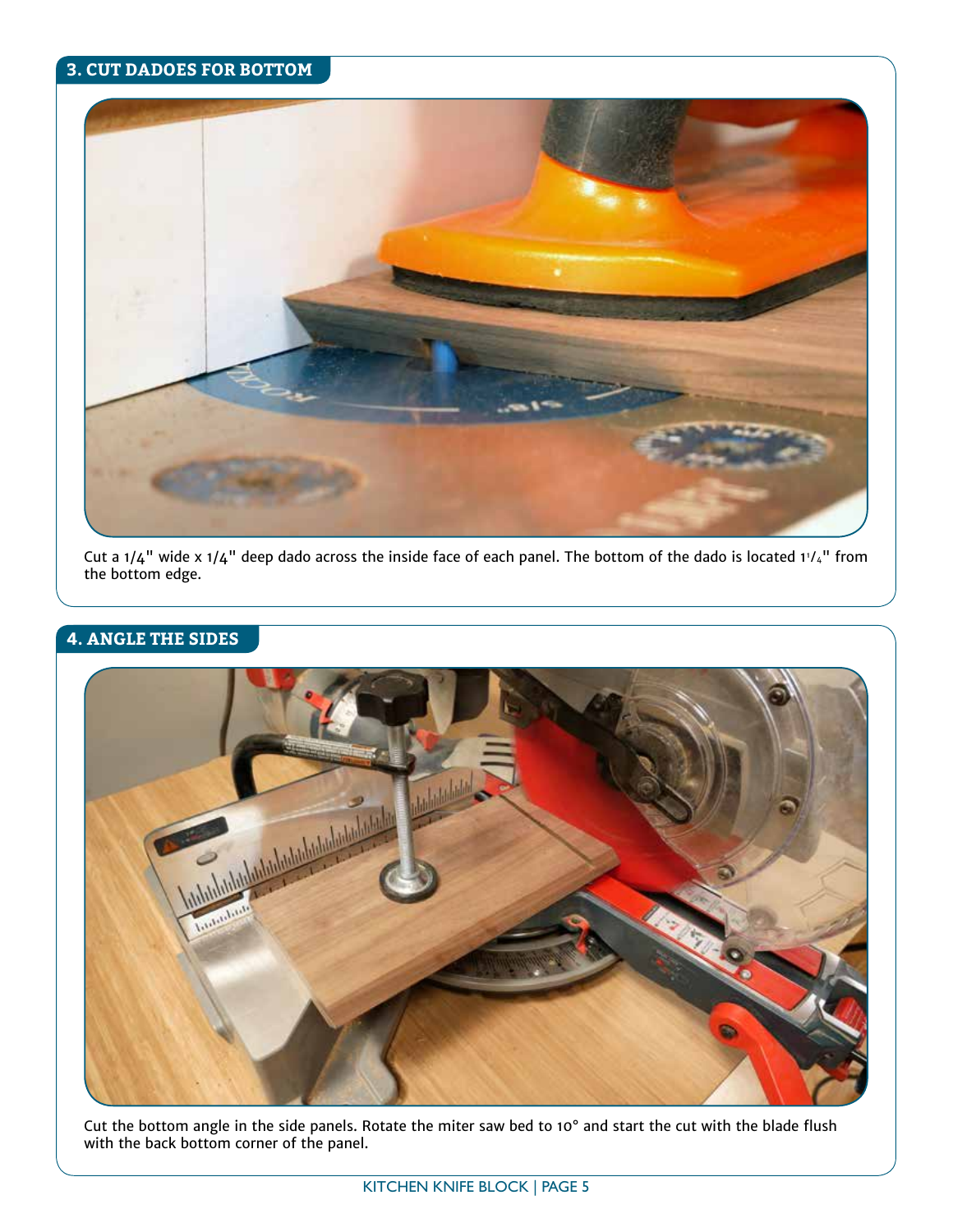#### **5. BEVEL BOTTOM OF FRONT AND BACK**



Bevel cut the bottom edges of the front and back panels. Tilt the miter saw to 10°. The cut line on the back panel is along the bottom edge of the panel. The cut line on the front panel is 1" up from the bottom edge. Be careful to orient the pieces correctly for each bevel. See illustrations on Page 3.

#### **6. ASSEMBLE WITH GLUE**



Cut the plywood bottom piece and then arrange the bottom, front, back and sides. Place two pieces of painter's tape, sticky side up, on the workbench. Then position the front, back and sides in their assembled order on the tape with the inside faces up. Apply glue to the beveled edges.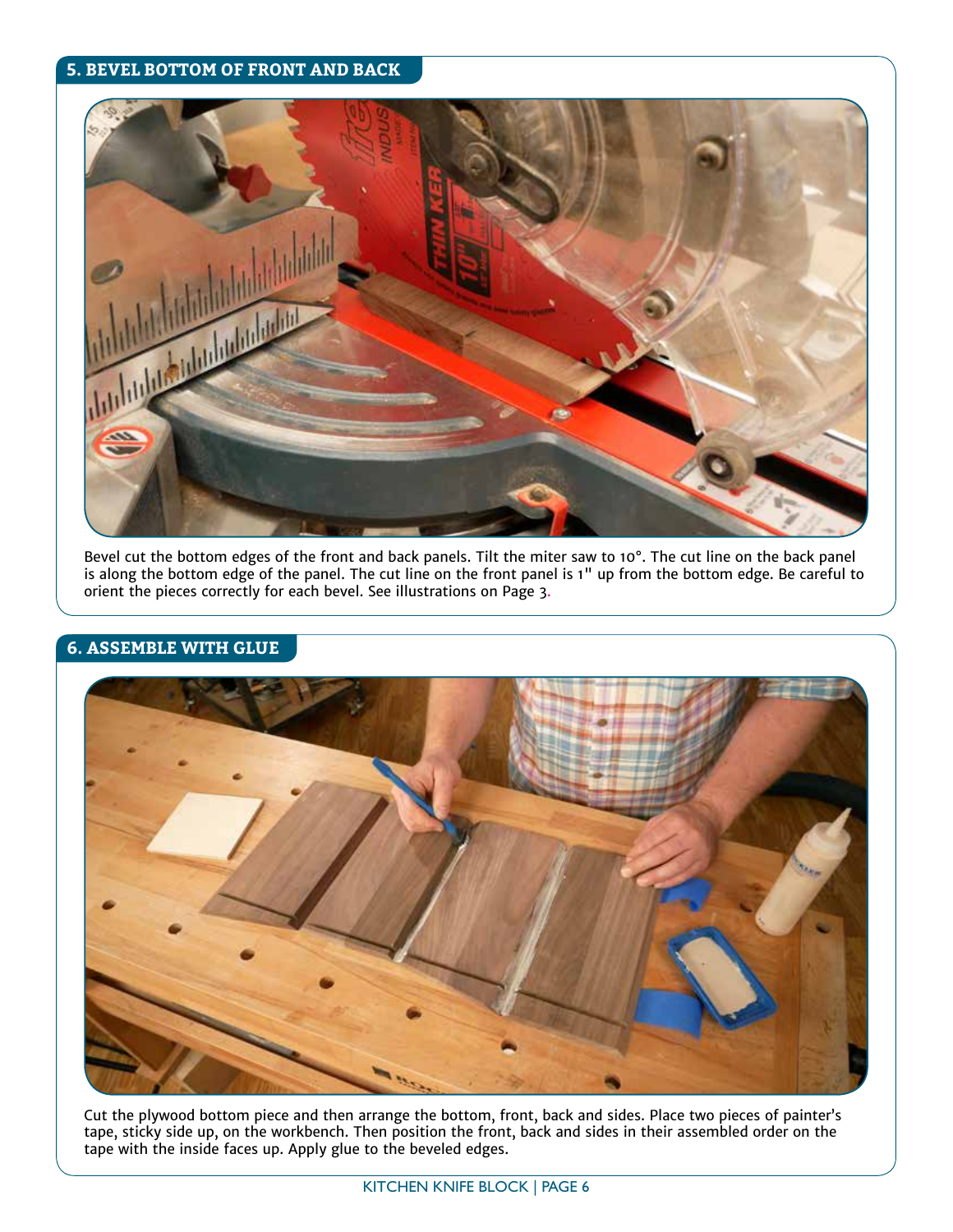#### **7. USE TAPE TO CLAMP**



Place the bottom panel in the dado in the first side piece. Then carefully fold the first panel up to close the adjoining panel bevel. Continue to "roll" the box, joining all four panels together. Pull the tape tight to hold the joints closed while the glue dries.

#### **8. MARK DOWEL LOCATIONS**



After the glue has dried, mark the centers of the corner dowels. The hairline indicator on the Corner Key Doweling Jig is about 2" back from the corner, so it's best to draw the line across the entire face of the side. Transfer those alignment marks to all sides of the block.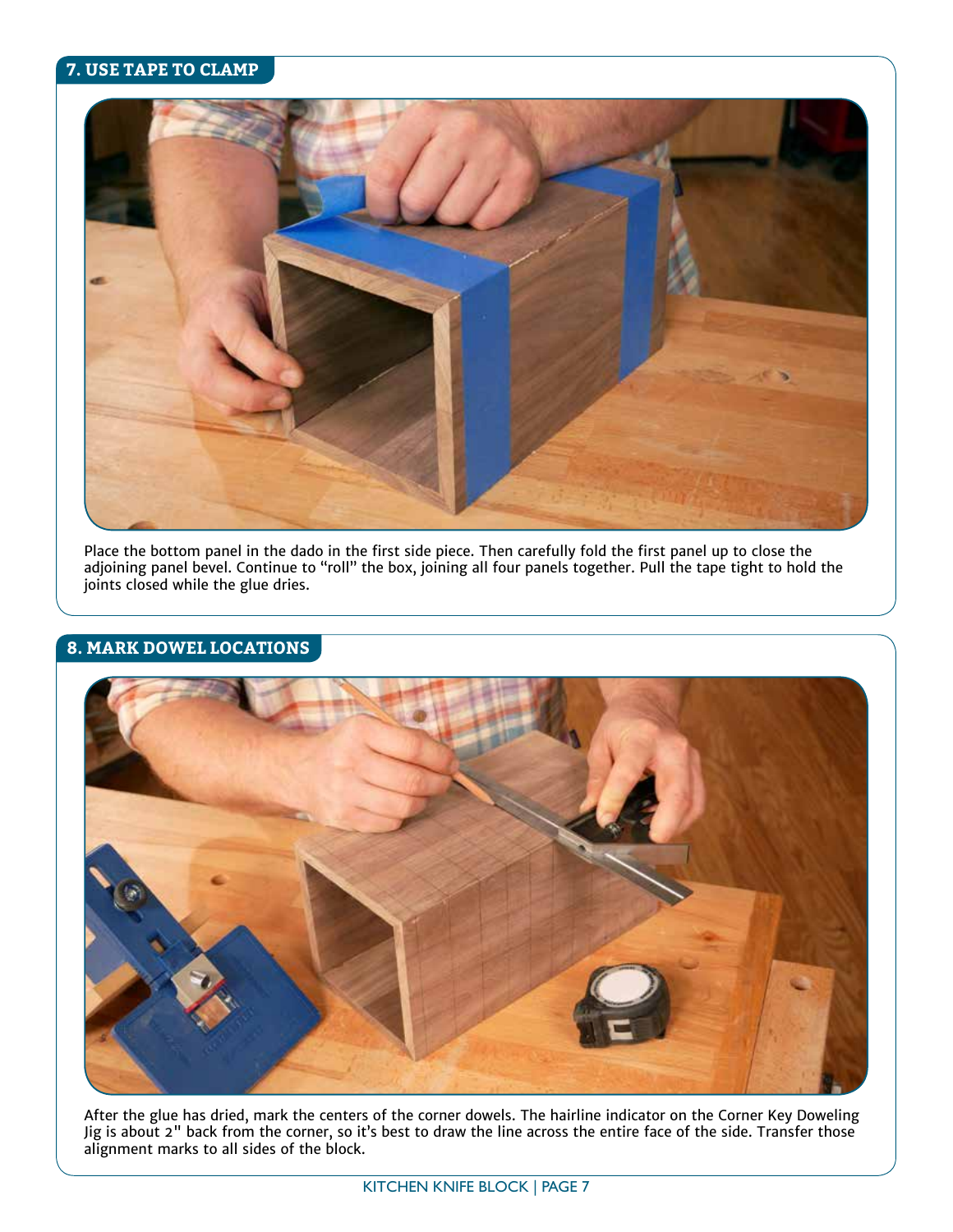#### **9. DRILL DOWEL HOLES**



Use the Corner Key Doweling Jig to drill the corner dowel holes. Start with the 1/8" diameter holes at the bottom of the block. (Starting with the smallest hole prevents the hole in the backer board on the jig from being too large when you move to the next size hole.)



Continue to drill the corner holes, working your way through the 1/8", 1/4" and 3/8" drill bits.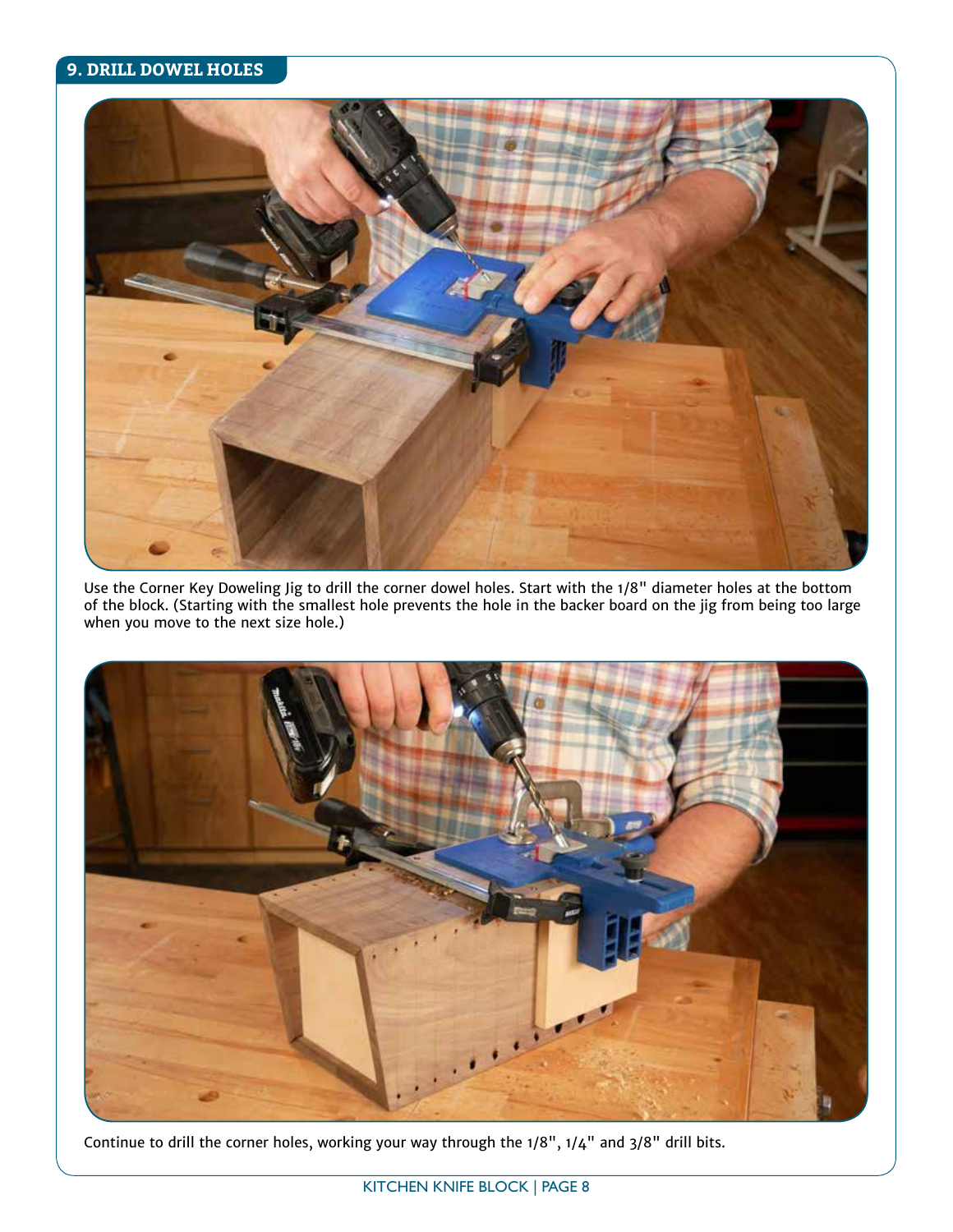#### **10. MARK AND CUT THE DOWELS**



Mark a straight line down each dowel. (This line will make it easier to insert the dowels in the same orientation to help keep the dowel end grain looking consistent.) Cut the dowels to the lengths specified in the Material List. A simple jig set up with a cutting slot makes it easy to cut the dowels to roughly the same size and limit waste.

#### **11. GLUE THE DOWELS IN PLACE**



Glue the dowels in the corner holes. Apply glue to the entry side of the hole and then slide a matching sized dowel intro each hole.

KITCHEN KNIFE BLOCK | PAGE 9